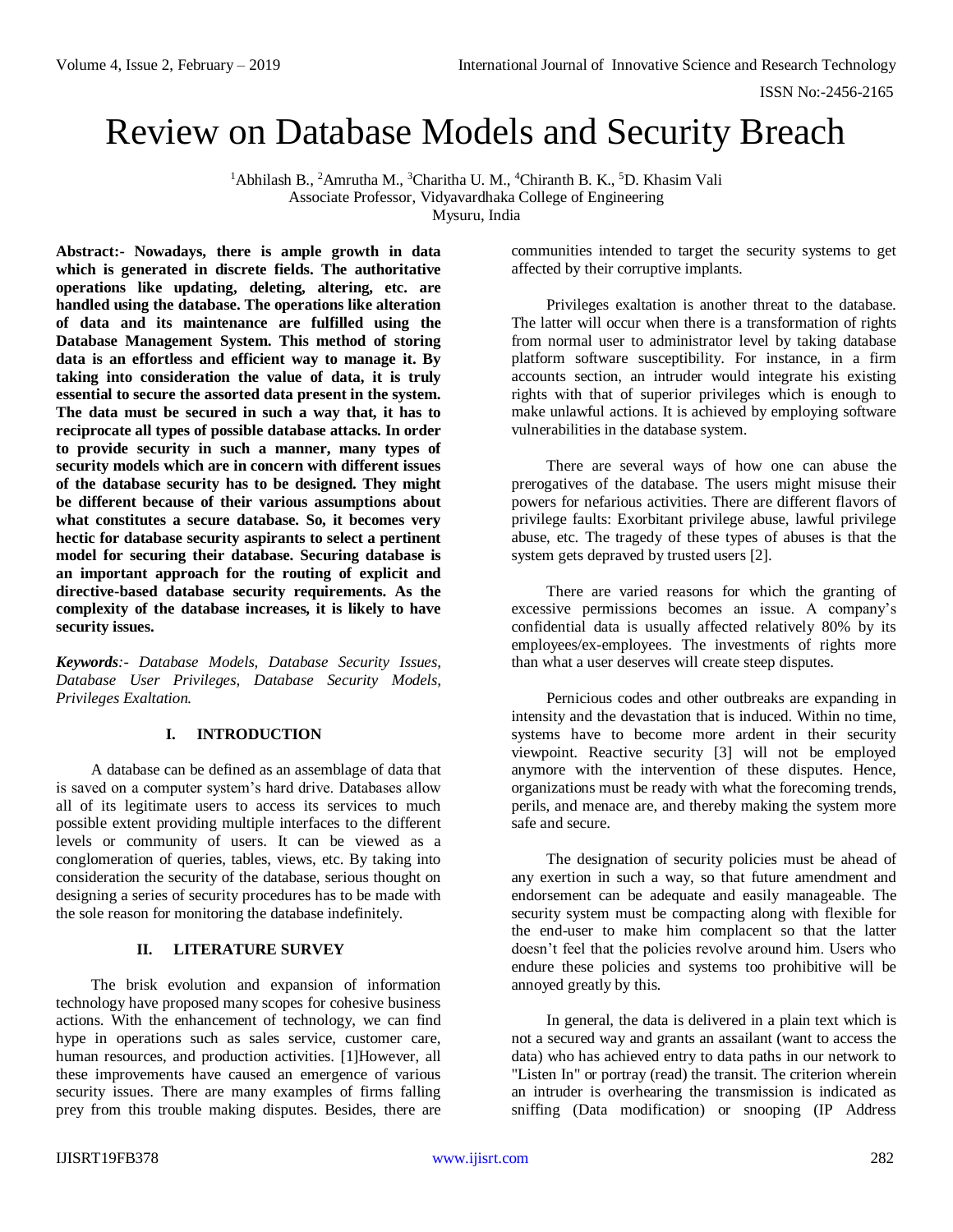snooping). A distributed attack needs an adversary to introduce code, such as a back-door program or Trojan horse, to the "credible" software that will be passed on to various firms and its users. Distribution attacks focus on the nasty modification and alteration of hardware or software at the time of disposal. These incursions inject malignant code such as a back door to the stock and will anonymously earn unauthorized access to information which is the same as losing the privacy of the data [4].

The initiative database system is subject to the prodigious class of hazards. The users having access rights which allow them to execute other tasks not comprised in their job will discover harmful intent thus pointing to squander of such allowances. As an outcome, all users who carry out various tasks are provided with a default degree of privileges that handout access in excess. [5] A timely and proper recording of database transactions are assured by the database audit policy. Such a protocol must be a part and parcel of the database security scrutiny as all the delicate database transactions have a mechanized record and the absence of which imposes a severe hazard to the organization's databases.

Surveillance is considered to be a unilateral problem for any security-relevant products. A system entity should be protected from any malignant attacker from outside. A system is considered to be secured when it cannot be attacked and diverged along its normal operational flow from the outside intruder who retains definite potentials. One such example is that important data cannot be extracted from these external intruders [6].

The record of graphs collection is related with pointers which are how the data in any network data model is organized. The address of further records located on the disk is determined by the pointers which are the physical address. A Network data model is more versatile than a hierarchical data model and efficient navigation will be supported [7]. Based on the object-oriented programming (OOP) the data model is designed. In the object-oriented database, an object is the basic and a run time entity with its private and exclusive states.

The NoSQL database is distinguished from others by its storage resilience and data manipulations, performance improvements and allowing for effortless scalability [8].various kinds of these NoSQL databases can be found today. Each of these kinds is suitable for different purposes. Some of such example include Mongo DB, Disney, bit.ly, source forge, CERN, etc.

Over the last decade, all the necessities and wants of database management systems (DBMS) have evolved considerably. The relational model (Codd 70) was developed in the early 1970s for business applications as a data model. [9] The drawback of this model is its restricted outspoken power to gestate the real world of business applications. The Entity-Relationship (ER) is used as an environment for conventional applications (Chen 76) as a high-level conceptual model. Scientific applications cannot be effectively modeled by the tools which are alike to the ER model.

A biometric identification system is a twosegment system. The two segments are special hardware and processing hardware. The special hardware part comprises a sensor, which in turn is connected to the processing hardware. [10]The processing hardware does the job of recognition and identification, usually a PC. These different parts of the system are liable for a perilous threat to the security of the entire isolated secured system.

## **III. ANALYSIS**

In order to make any changes to the existing system, we will have to first clearly analyze the locations of the system where we might find the flaws. Some of them are as follows:

## *Constant Intervention*

Database audit logs require daily review to make certain that there has been no misuse of the gathered data. This requires overseeing database allowances and then consistently amending the user access accounts.

#### *Assorted Security Modes for Applications*

More often not all the applications developers will differ the scheme of security for different applications that are being utilized within the database.

#### *Post-Upgrade Appraisal*

When a database is upgraded it is necessary for the administrator /designer to ensure that security is consistent across all programs by conducting a postupgrade evaluation.

## *Fissure the Position*

Sometimes organizations fail to split the duties between the IT administrator and the database security administrator. In this scenario, the IT administrator is expected to do the job of the security administrator.

#### $\triangleright$  Application Bluffing/Spoofing

Hackers are capable of creating applications that feature the existing applications connected to the database.

# **IV. CONCLUSION**

Based on the drawbacks of the current system, we can have slight changes in the access privileges provided on the database servers. One such observation is designed in figure 1. The normal flow of accession of the resources from the database could be altered slightly. In order to make sure that the data stored ends up with only the legitimate users, few steps of security procedures which are complex enough to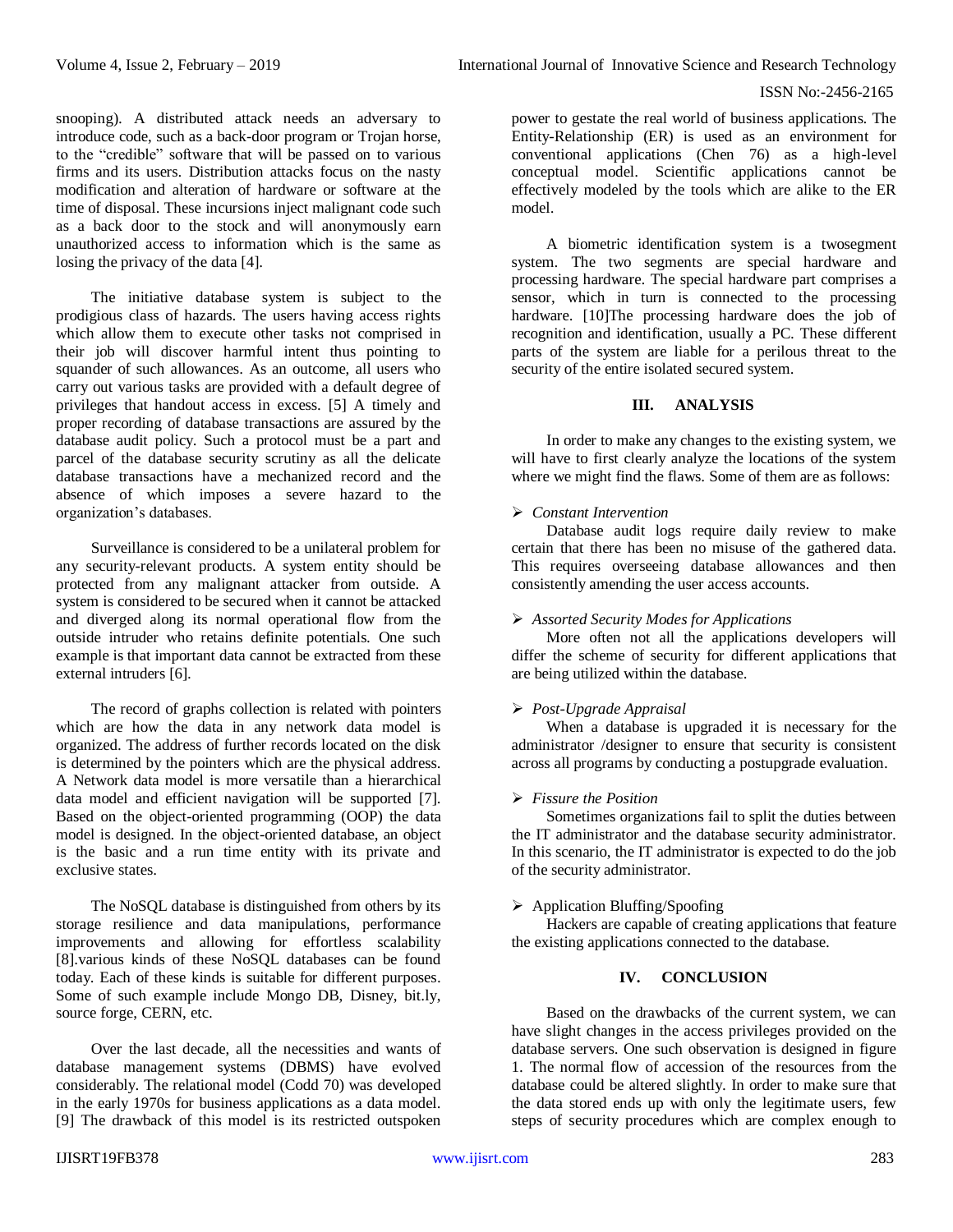ISSN No:-2456-2165

break could be implemented. A key generation algorithm could be designed such that no intruder can predict the key, as for every trial/access for the server there will be a new random key generation. So that it is difficult to hack the keys or to even predict it. This could be used to feed the server in order to have access.



Fig 1:- Architecture of the proposed database security procedure and sequences.

## **REFERENCES**

- [1]. Abdulrahman Hamed Almutairi & Abdulrahman Helal Alruwaili, "Security in Database Systems", Publisher: Global Journals Inc. (USA) Online ISSN: 0975-4172 & Print ISSN: 0975-4350 Volume 12, Issue 17, Version 1.0, 2012.
- [2]. Mubina Malik and Trisha Patel, Samavi1, CMPICA, Charotar University of Science & Technology (CHARUSAT), Changa, "Database Security - attacks and control methods" International Journal of Information Sciences and Techniques (IJIST) Vol.6, No.1/2, March 2016.
- [3]. Shailja Pandey, Department of Information Technology, BBDNITM Uttar Pradesh Technical University, Lucknow, India. "Modern Network Security: Issues And Challenges", Shailja Pandey et al. / International Journal of Engineering Science and Technology (IJEST), ISSN: 0975-5462, Vol. 3 No. 5 May 2011.
- [4]. Shilpa Pareek, Ashutosh Gautam and Ratul Dey, Department of Computer Science And Engineering, University of Engineering & Management, Jaipur, India. "Different Type Network Security Threats And Solutions, A Review", ISSN 2321-5992, Volume 5, Issue 4, April 2017.
- [5]. Iqra Basharat, Farooque Azam, Abdul Wahab Muzaffar, "Database Security and Encryption: A Survey Study", International Journal of Computer Applications (0975 – 888), Volume  $47 -$  No.12, June 2012.
- [6]. Ueli Maurer, Department of Computer Science, ETH Zurich CH-8092 Zurich, Switzerland. "The Role of Cryptography in Database Security", Copyright 2004 ACM 1-58113-859-8/04/06, SIGMOD 2004, June 13– 18, 2004, Paris, France.
- [7]. Dr. P. K. Rai, Prof. I/C, BCA & Head, Computer Centre APSU Rewa, and Pramod Singh Research Scholar, (M.P), Satna, India. "Studies and Analysis of Popular Database Models", International Journal of Computer Science and Mobile Computing, Pramod Singh et al, International Journal of Computer and Mobile Computing, Vol.4 Issue.5, May- 2015.
- [8]. Innocent Mapanga, Amity University, Noida, Haryana, India & Prudence Kadebu, Harare Institute Of Technology, Harare, Zimbabwe. "Database Management Systems: A NoSQL Analysis", International Journal of Modern Communication Technologies & Research (IJMCTR).September 2013.
- [9]. Y. Zhou, School of Geography, Clark University, Worcester, MA 01610, M.A. Gennert, N.I. Hachem, M.O. Ward, Computer Science Department, Worcester Polytechnic Institute, Worcester, MA 01609. "Requirements of a Database Management System for Global Change Studies".
- [10]. Filip Orság, Martin Drahanský, BUT, Faculty of Information Technology, Department of Intelligent Systems, Božetěchova 2, CZ – 612 661 Brno, Czech Republic. "Biometric Security Systems: Fingerprint and Speech Technology", research-based, Ph.D. paper.